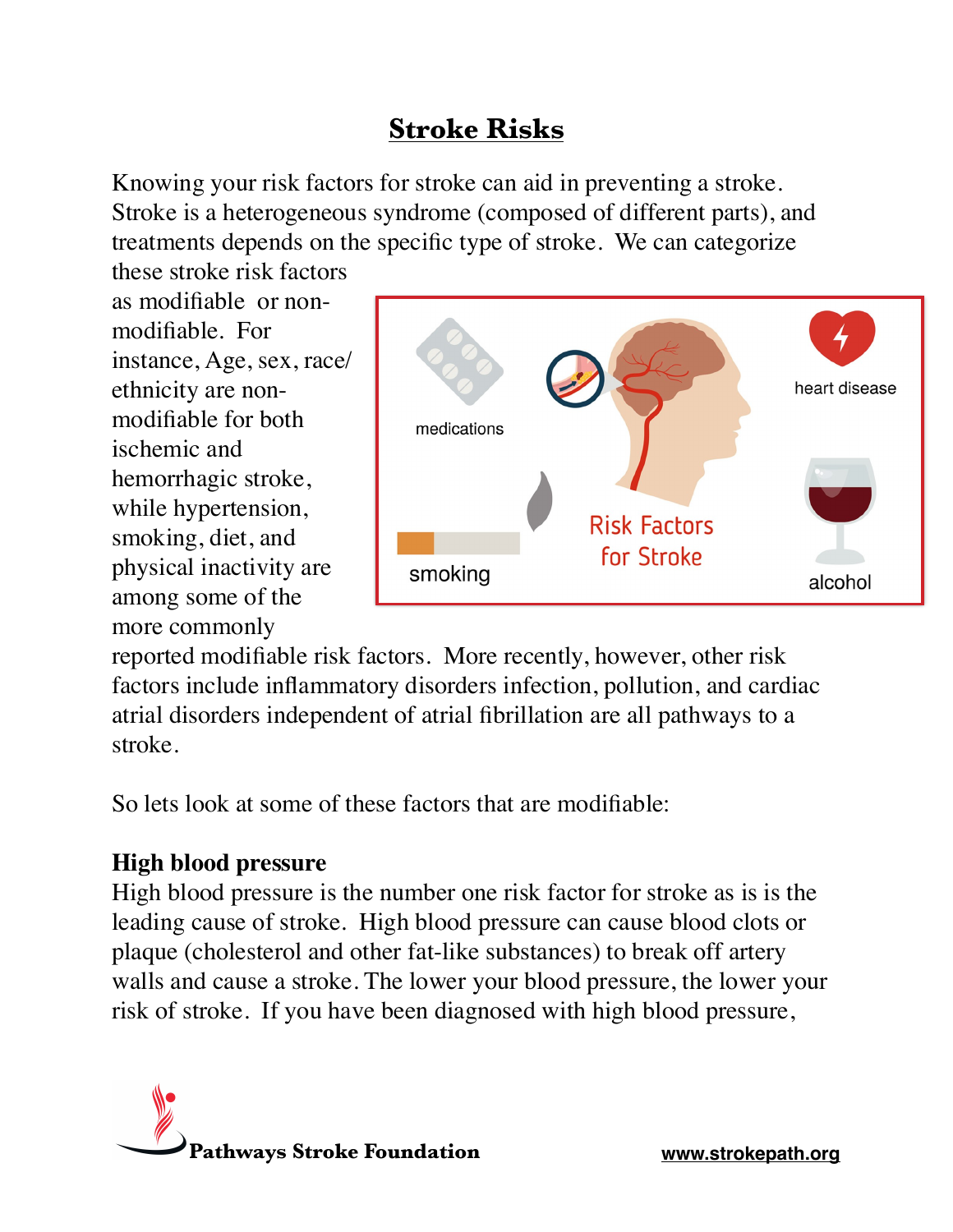work with your doctor to create a plan to lower your pressure and lower your risk.

#### **Smoking**

Its a simple equation, smoking is a well-established risk factor for all types of stroke. Smoking increases the risk of stroke by three to fourfold, and exposure to environmental smoke in the home increases the risk of stroke by 1.5 to twofold. With the increase of e-cigarettes and vaping, the



younger population is now heavily suffering with heart disease that leads to stroke.

#### **Diabetes**

Diabetes is another direct cause of a stroke . Diabetes causes various small and large artery complications like plaque build up that can break off and cause a stroke. Risk for stroke is actually higher in the young population with diabetes. Lifestyle changes like food modification and increased physical activity can dramatically reduce your chances of a stroke if you have diabetes. Work with your doctor to help you achieve a lifestyle plan.

#### **High Cholesterol**

Cholesterol is a waxy substance that contributes to the buildup of deposits, known as plaques, within blood vessels. Just as a heart attack can occur when one of the coronary arteries becomes narrowed and blocked, a stroke or "brain attack,"



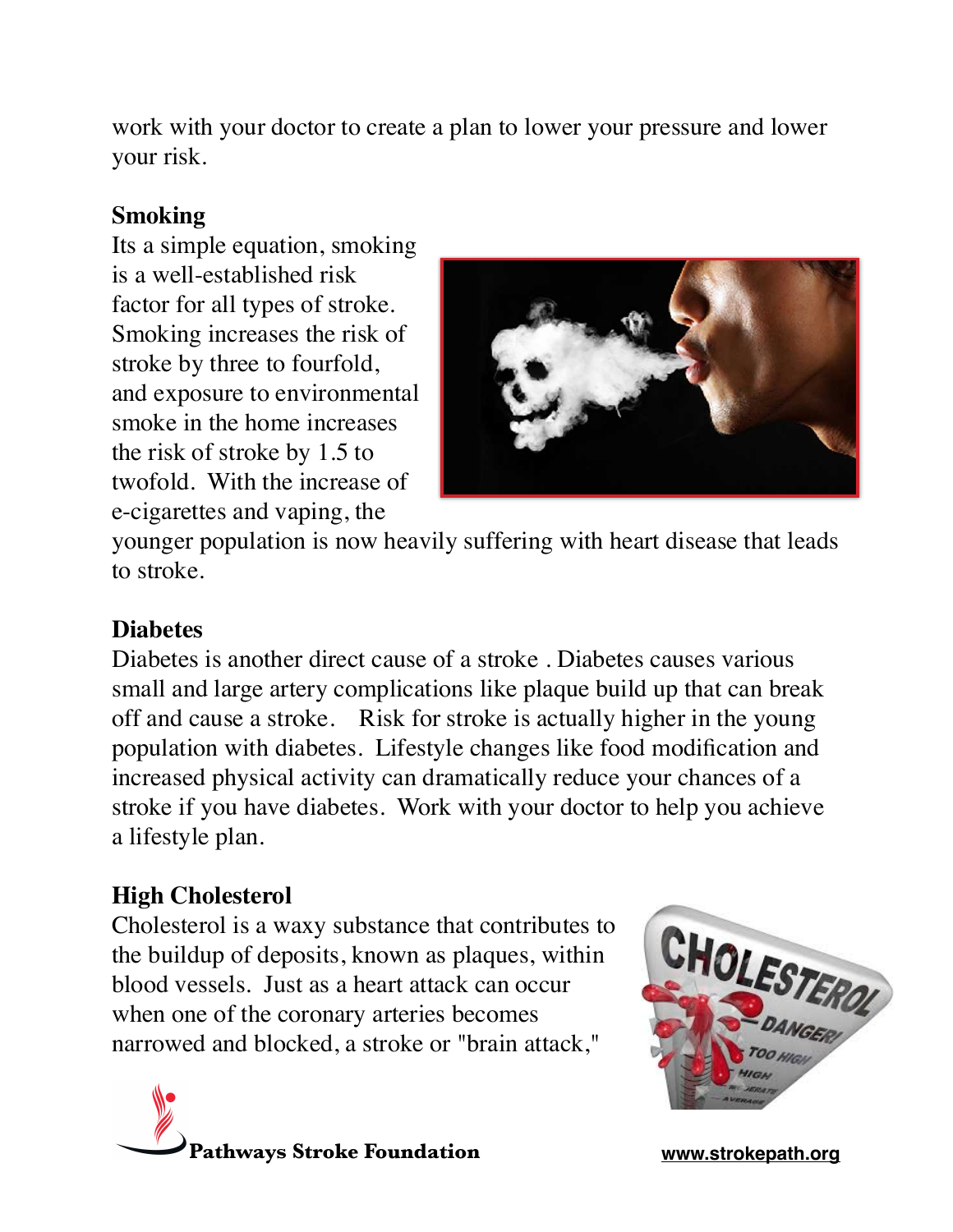can result from the blockage of an artery that supplies oxygen to the brain. A healthy cholesterol level of less than 240 mg/dL, with LDL below 160 mg/dL and HDL above 40 mg/dL. People with cardiovascular risk factors are advised to aim for even better cholesterol levels to better protect against heart disease and stroke.

#### **Illegal Drug Use**

Drugs of abuse are frequently associated with stroke, especially in the young. Drugs of abuse increase the risk of both ischemic stroke and intracerebral hemorrhage. Stimulants such as amphetamines and cocaine cause the blood vessels in the brain to narrow and loose oxygen.

## **Atrial Fibrillation (A Fib)**

Stroke patients with atrial fibrillation (AFib) have a poorer neurological outcome than stroke patients without AFib. When you have AFib, the

normal rhythm of your heart becomes irregular, due to disorganized electrical signals. This causes the upper chambers of your heart, called the atria, to beat chaotically. This restricts blood from being efficiently pumped from your heart. When your heart can't pump out blood effectively, the blood can sometimes pool in your heart and form a blood clot.



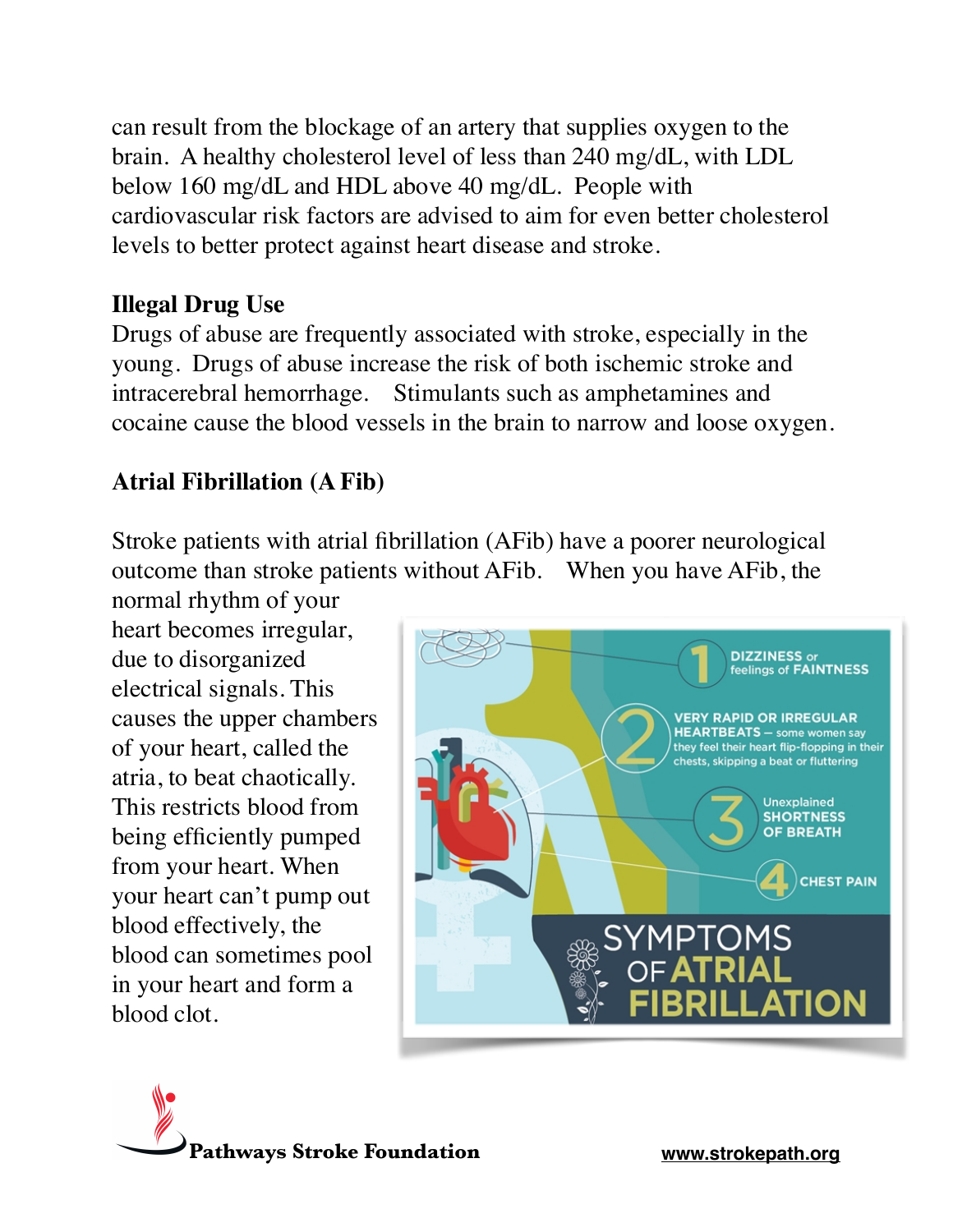#### **Blood Disorders**

Polycythemia vera (PV) is a blood disorder in which the body makes too many red blood cells. Because PV causes blood to thicken and slow, it can also increase the risk of developing blood clots, which can cause a stroke.

Sickle Cell Disease causes your body to make abnormally shaped red blood cells. Sickle Cell is most common amongst African American and Hispanic population. Twenty-four percent of sickle cell disease (SCD) patients have a stroke by the age of 45 years. Assessment by a hematologist and neurologist with shared discussion of the assessment and plan with help decrease the chances of stroke in patients with sickle cell.

#### **Excessive Alcohol**

Alcohol in excess (more than 2 drinks a day) can contribute to hypertension that we all know contributes directly to stroke. Alcohol can cause certain heart problems

that also contribute to stroke (atrial fibrillation, cardiomyopathy for example). According to the Medical University of South Carolina, "The more alcohol that is consumed on the excessive side the greater the risk for the development of a stroke. This is true of both types of stroke (ischemic and hemorrhagic). However there is a caveat that if



little or so called moderate amounts of alcohol are consumed there is

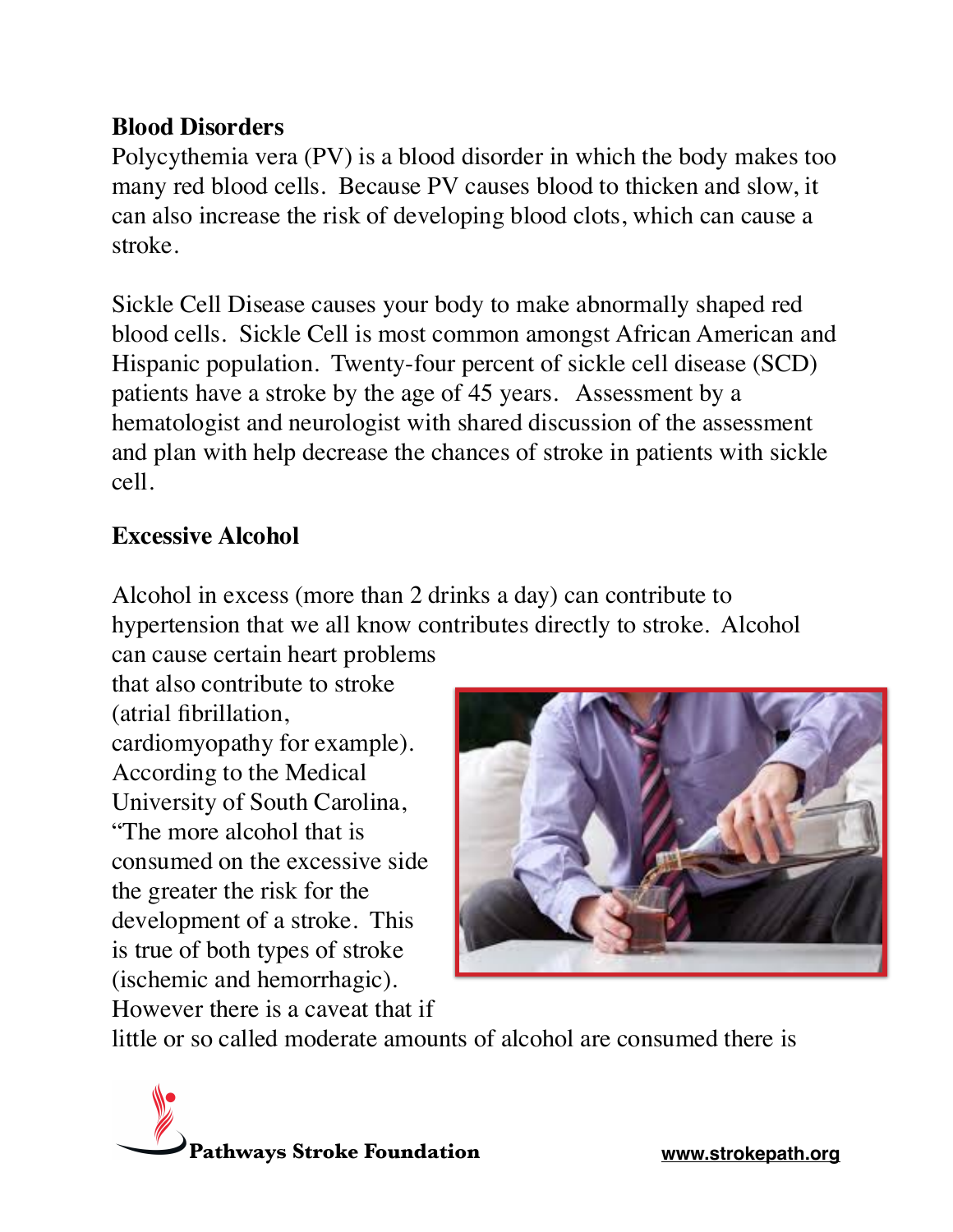some protection against an ischemic stroke. What is moderate consumption? Less than 1 drink per day is associated with protection against an ischemic stroke compared to no drinks per day or more than 2 drinks per day. One to 2 drinks per day protects against ischemic stroke but not hemorrhagic. If one drinks 5 or more drinks per day it is high risk behavior with regard to both types of strokes (and other things as well!). There is evidence that women benefit more than men from moderate alcohol consumption."

## **Oral Contraceptives**

Oral contraceptives increase the risk of ischemic stroke but not hemorrhagic stroke. Women that have stroke risk factors such as high blood pressure and migraine headaches are at a higher risk than those without and should be discouraged from using oral contraceptives. Women are not always adequately screened for these stroke factors and must be aware and speak with their doctors to prevent the risk of stroke.

Let's now look at some factors that are non-modifiable:

## **Age**

Although stroke can affect all ages, the older you are, the greater the risk

#### **Gender**

Women general are at a higher risk of stroke than men.

# **Genetics / Race**

Family members share genes, behaviors, lifestyles, and environments that can influence their health and their risk for